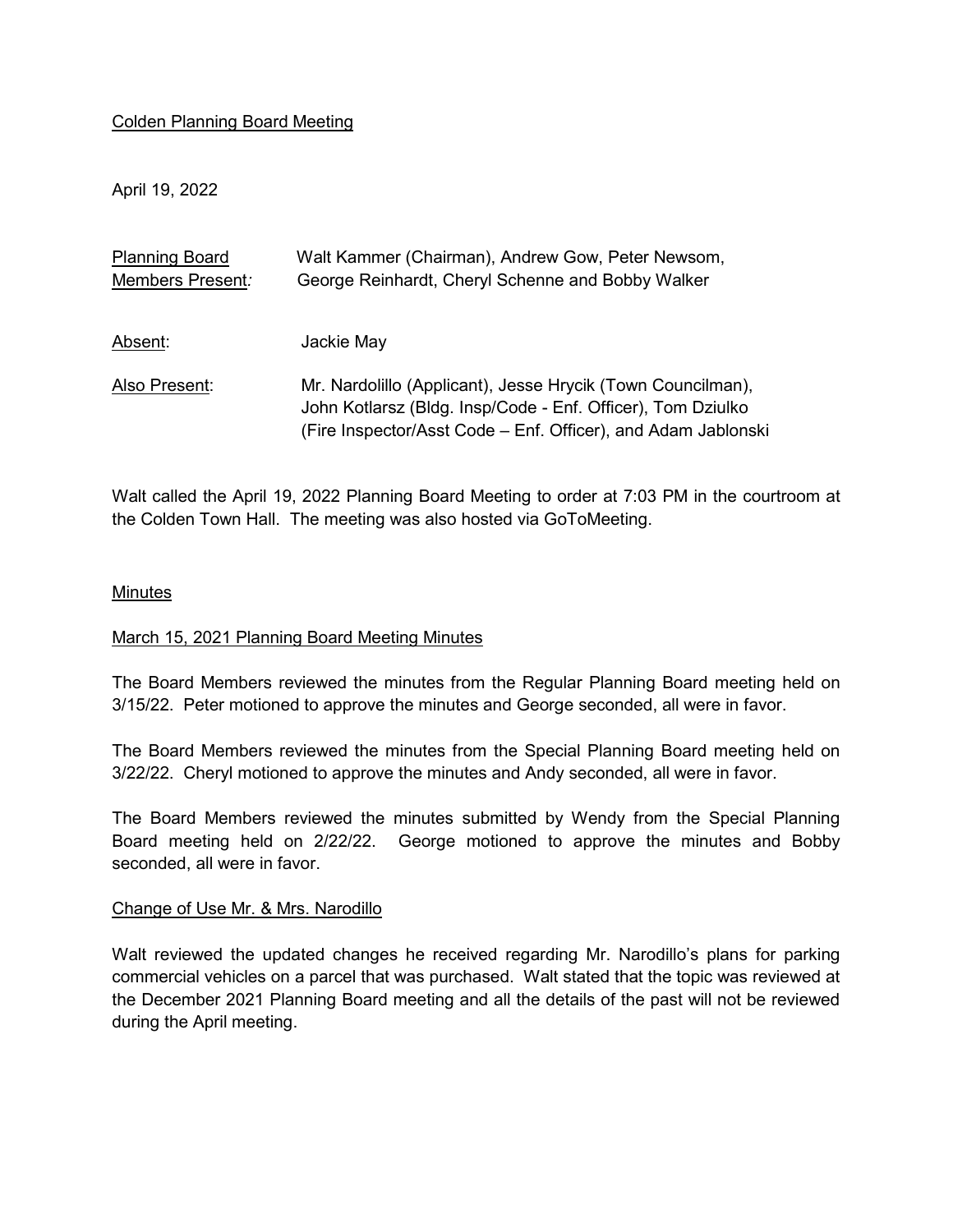- The change of use (CoU) is to change from vacant land to operations and parking for Nards Tree Service's motorized vehicles. It will be the new principal use.
- The New use is classified as operations and parking for tree service commercial vehicles.
- The land is pending under a Conditional Purchase Contract between the Buyer and the Seller. The conditional issue is the land use approval by the Town of Colden via a CoU.
- The parcel is 100% Ag Zoning with no restrictive Road Frontage Zoning. Principal uses in Ag §108-36.A(20) allow landscaping, construction and contracting businesses of this nature. The applicant's business will classify as contracting within this section.
- The examination of Ag §108-36.A(20) allows for up to 10 motorized vehicles of more than 20 horsepower but with a minimum lot size criteria of 6 acres or more.
- The existing business operation is in Ag Zoning but further south on Phillips Rd (west side of Phillips town line). The Applicant's present parcel doesn't meet the 6 acre minimum lot size requirement.
- A CEO violation and notice to remedy was issued against §108-36.A(20). The Applicant's existing parcel is about 2 acres, without enclosed covered parking provided for all vehicles; well less than the required 6 acres.
- The CoU action contemplated here is the Applicant's method of curing the CEO's violation prior to the upcoming Court date.
- The conditional 10 acre purchase, as contemplated here, will meet the lot size requirements of 108-36.A(20).
- Parking areas for commercial enterprises in Colden must meet the setback and other requirements of §108-59.B(1), (a), (b), and (c). Based upon the information submitted by the Applicant in the CoU there will not be an enclosed off-street parking (pole Barn, Morton Building, or other new structure). There are no existing structures on the parcel involved in the purchase.
- The parking will be open off-street parking spaces (without enclosures). Therefore in accordance with §108-59.E the provisions contained in Colden Zoning Article XIV are invoked. Article XIV (Supplemental Use Regulations) §108-78 (Automotive Use Area) becomes operative.
- §108-78 is applicable; the Applicant must meet all relevant requirements of the Automotive Use Area in Colden's Zoning. This means that the Applicant must:
	- $\circ$  Provide a suitable surface for the driveway and the parking area.
	- o Determine if lot lighting will be installed, if so must meet §108-78.B
	- $\circ$  Provide screening and green space, which in this case would remain specifically §108-78C, since all adjoining lots are either existing resident homes or potential future residential building lots and to the southeast, and existing residences nearby to the north and east.
	- $\circ$  With respect to the flag lot driveway access, the provisions of §108-78.D must be in compliance.
	- $\circ$  The vehicles, themselves, must all be in an operational state and comply with §108-78.E that specifically prohibits the parking of the wrecked, partially dismantled, or junked vehicles on the parcel.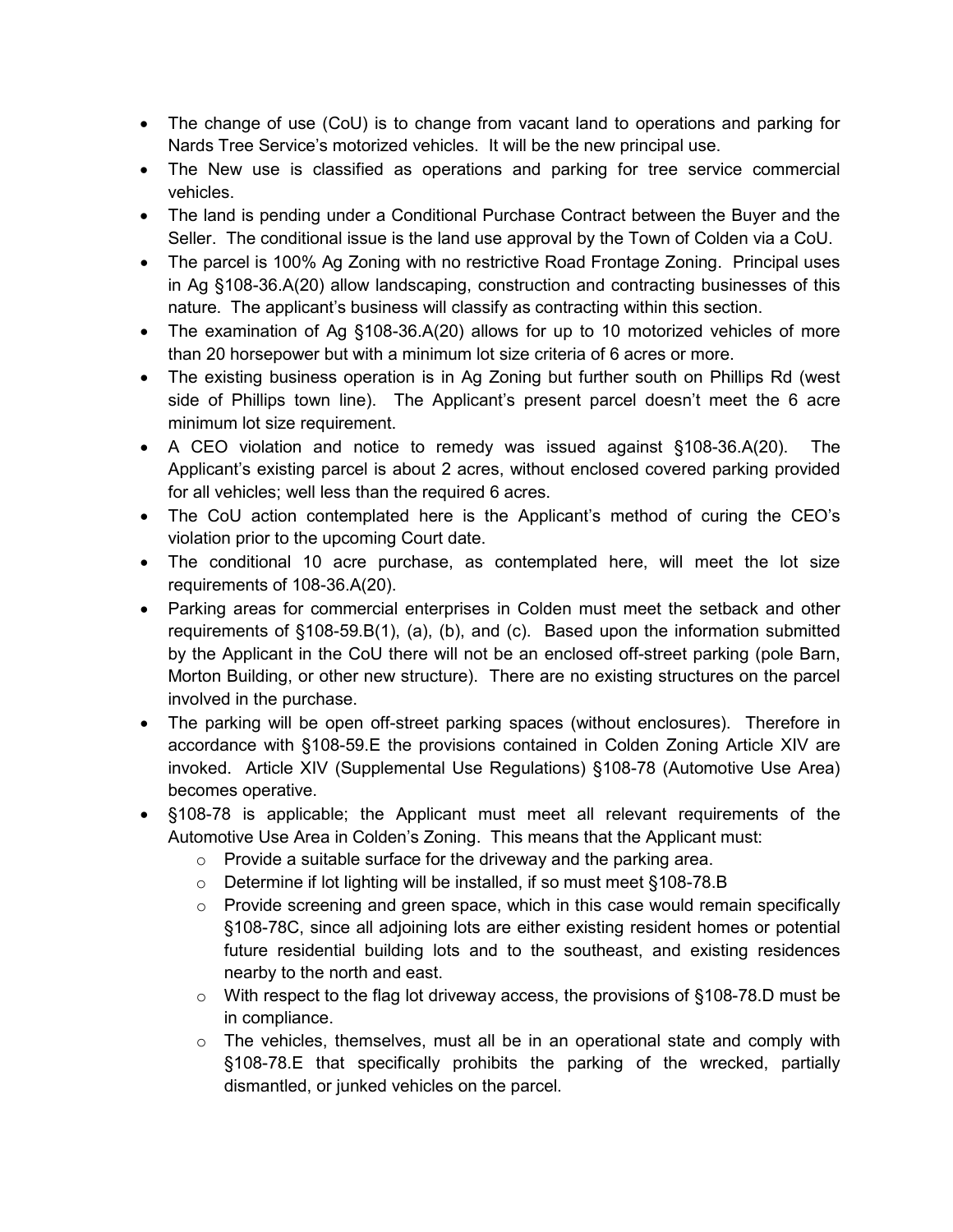- Colden's CoU process is appropriate and reasonable. It's a process which can be reviewed by nearby neighbors via agenda monitoring and other means in Colden.
- The letter submitted by the Nardolillo's explains the proposed new use of the land.
- An old, but acceptable, NYS PLS Sealed parcel Survey was submitted with CoU; Location of parking is hand annotated, and is located in the "flag lot's flagpole" and not in the flag portion of the new parcel. A new site plan, properly prepared and sealed by a NYS PE, dated 4/13/22, shows the lot location in the flagpole and all the setbacks and dimensions annotated.
- The Short Form SEQR Part 1, was submitted and processed by the Environmental Board on 12/7/21, Part 2 filed by the Board on 12/8/21. The Environmental Board action was a Negative Declaration.
- The certificate of Zoning Compliance Form was received by the CEO on or about 11/15/21, pending the Planning Board site plan review.
- At the Planning Board meeting held in December the Applicant gave a short narrative for the new usage plans. The Applicant was asked to define the expected business volume, vehicle entry/exits per day, vehicles running per day, and hours of operations. Also, the concerns of conditions which may impact the CoU was also discussed.
- The Planning Board decided to table the topic at the December meeting. The determination was that per the code references, the CoU cannot be processed with the proposed parking area located in the parcel flagpole of the flag lot.
- The flagpole is the entry/egress means (common word "driveway"); it's not adequate in the proposed location for several reasons, including but not limited to:
	- $\circ$  Ability to turn around the truck/tow-vehicle and construction trailers currently seen at the existing business location
	- $\circ$  The ability for reasonable parking area setbacks from the flagpole's side lot lines versus proximity of existing (or future) residential or Ag structure and uses
	- o Meeting the general setback requirements of zoning
	- $\circ$  The inability to meet the provisions of the Automotive Use Area requirements in Colden code, greenspace and visual buffer-requirements, among others
- In December the position of the Planning Board was that we can only consider the CoU if the location of the parking area is moved to the "flag" portion of the flag lot and no part of it will remain in the "flagpole" of the lot. (This concern was also shared by the Environmental Board, but needed to be resolved with the Planning Board). The original position, after deliberations and review of supplemental submissions by the applicant's design professional, was moderated during the present session with the applicant. Thus, assuming our final recommended changes to the site plan are made by the applicant's design professionals, and a revised drawing issued prior to the publication of the Planning Board's FINAL Advisory Recommendation to the Town Board, that we recommend approval of the CoU subject to conditions on the new land use, and conditions established by the Town Board relative to the total curing of ALL violations at the present existing business location on the illegal lot's use for the business enterprise.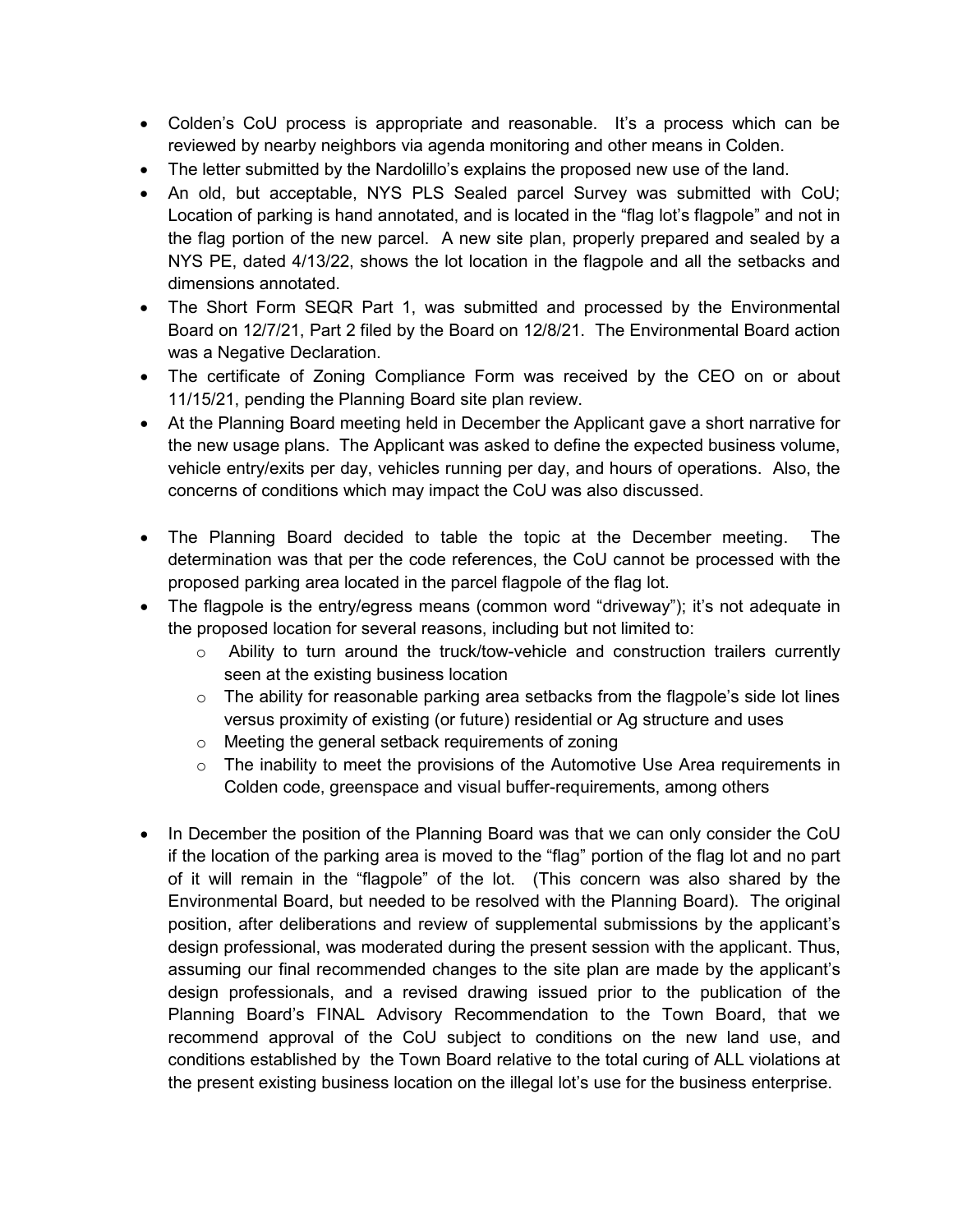Walt compared the old and new data submitted by the Applicant throughout the review. The topics reviewed were as follows:

- $\circ$  The construction method and material to be used to construct the driveway
- o Planting of visual barrier trees on the new site
- o Working on vehicles and maintenance will be done at the Applicant's location which may be a remaining issue for the Town Board.
- $\circ$  There will be no storage of brush and woodchips on the old site, an issue for the Town Board to set conditions on.
- $\circ$  The Applicant confirmed that the logs are sold before the Fall and will be stored a the new parcel location.
- $\circ$  Building a enclosed structure on the site might be in the ten year plan
- o Lighting was reviewed and the Applicant addressed the concerns
- o Filling in the existing site's ravine, is a DEC concern and Walt advised the Applicant to check with the DEC and that the Town Board should consider this issue as a condition since it is a matter in the complainant's filing which resulted in the Violation and Notice to Remedy.
- $\circ$  Backing of any work or commercial vehicles onto the road will not be allowed at the old or new site, and the Applicant was made aware of it
- $\circ$  The Applicant has agreed to move the driveway length further west, subject to a revised drawing after the Planning Board deliberation.
- $\circ$  The new sub-divided lot will not need to be a large subdivision as it is only a minor subdivide of Mr. Johnson's existing land.

The Planning Board reviewed the drawings and asked to change the first drawing to satisfy the Applicant's needs while at the same time being compliant with the Zoning provisions as well as with any requirements applicable from other agencies. The Board members concurred to change the 200 ft to 700 ft, and the 30 ft to 20 ft wide. The Environmental Board concern for potential wetlands determination in review of Part 1, and completion of Part 2, resulted in their Advisory Recommendation on EAF Part 3 as a Negative Declaration. As Lead Agency the final execution of Part 3 will be by the Town Board. The applicant will remove the driveway lighting and only retain two security solar powered luminaries at the parking area. The applicant's engineer will add a temporary material storage area west of the parking area for storage of chips, logs, firewood, mulch which is produced by the applicant's daily work. The applicant will arrange for long term disposition of such materials and insure they do not encroach or impact adjacent parcels. The applicant's engineer will flare the transition from driveway to parking area such that there is a large apron for flexibility of entry/egress at the parking lot without causing erosion or a mud slog on unprepared soil.